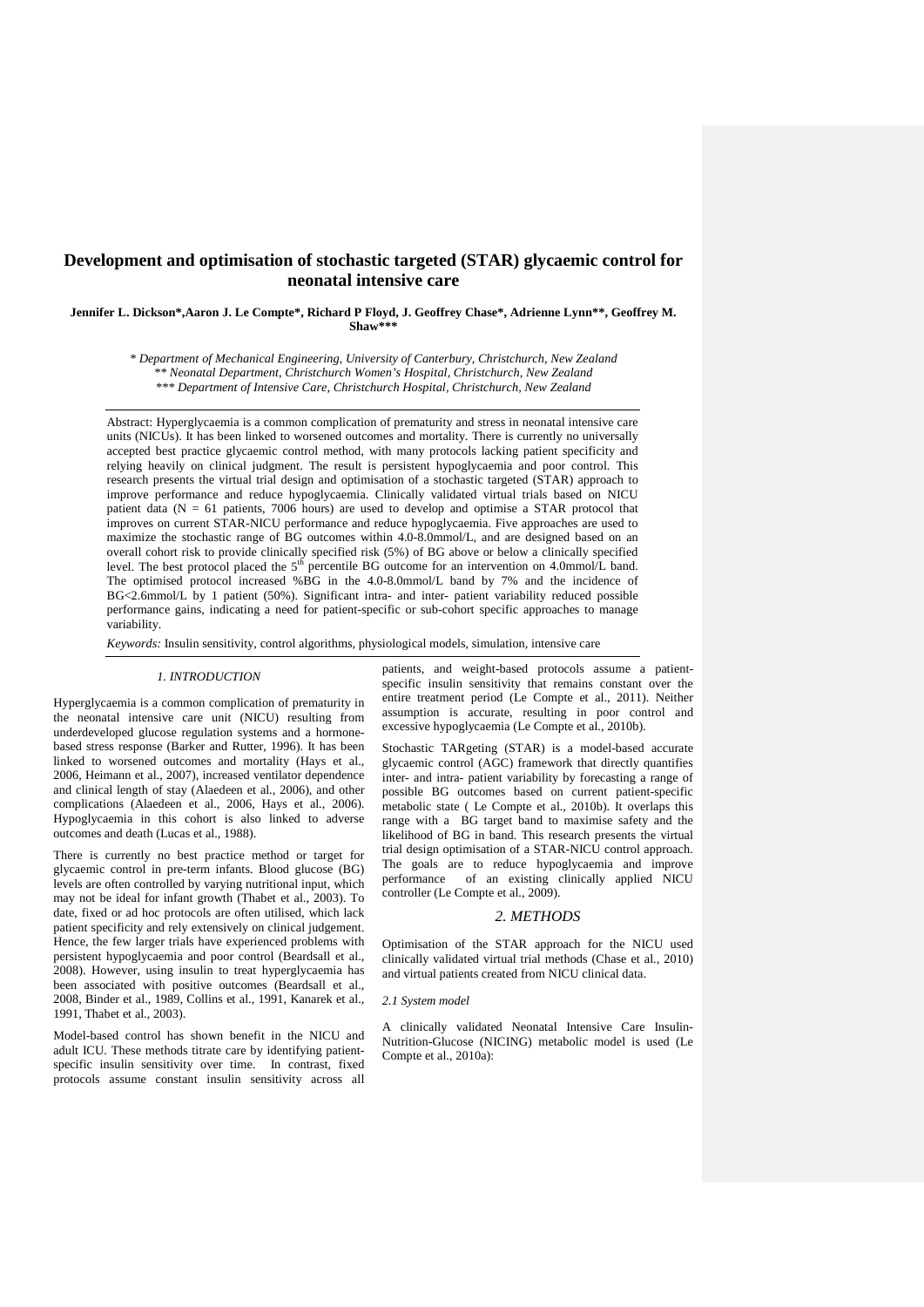$$
\hat{G} = -p_G G(t) - S_I G(t) \frac{Q(t)}{1 + \alpha_G Q(t)} + \frac{P(t) + EGP * m_{body} - CNS * m_{brain}}{V_{g, frac}(t) * m_{body}} \qquad (1)
$$
\n
$$
\hat{I} = -\frac{n_L I(t)}{1 + \alpha_I I(t)} - n_R I(t) - n_I (I(t) - Q(t)) + \frac{u_{ex}(t)}{V_{I, frac} * m_{body}} + (1 - x_L) \frac{u_{en}(G)}{V_{I, frac} * m_{body}} \qquad (2)
$$
\n
$$
\hat{Q} = n_I (I(t) - Q(t)) - n_C \frac{Q(t)}{1 + \alpha_G Q(t)} \qquad (3)
$$
\n
$$
\hat{P}_1 = -d_1 P_1 + P(t) \qquad (4)
$$
\n
$$
\hat{P}_2 = -\min(d_2 P_2, P_{max}) + d_1 P_1 \qquad (5)
$$
\n
$$
P(t) = \min(d_2 P_2, P_{max}) + PN(t) \qquad (6)
$$
\n
$$
u_{en} = I_B e^{\frac{-V_I u_{ex}}{V_I}} \qquad (7)
$$

Insulin sensitivity  $(S<sub>I</sub>)$  is identified hourly and describes patient-specific time-varying metabolic state [\(Le Compte et](#page-5-10)  [al., 2011\)](#page-5-10), enabling patient-specific control. Table 1 defines the other parameters. Notably, no saturation is applied for neonates (in Equation (1)  $\alpha_c = 0$ ) [\(Farrag et al., 1997\)](#page-5-15).

### *2.2 Control Protocol Optimisation*

### *2.2.1 Stochastic Targeted Control*

As shown in Figure 1 STAR utilises the current identified  $S_l$ to describe the current metabolic state of the neonate. A stochastic forecasting model ( [Le Compte et al., 2010b\)](#page-5-11) then predicts the range of possible changes in  $S_l$  over the coming intervention interval. From this range of  $S_I$  values a range of resulting BG outcomes can be calculated for a given insulin intervention. The aim is to overlap these predicted BG outcomes with a clinically specified target range to maximise the likelihood of the BG levels in that range. In this study, measurement intervals of 4 hours were chosen, due to restrictions arising from the very low blood volume of premature neonates.

#### *2.2.2 Protocol Optimisation*

The existing STAR NICU controller [\(Le Compte et al., 2009\)](#page-5-12) checks insulin doses until the  $50<sup>th</sup>$  percentile BG prediction is 6.0 mmol/L [\(Le Compte et al., 2011\)](#page-5-10). It then checks that 95% of predicted BG levels  $\geq$  4.0 mmol/L, and reduces insulin if required. To improve this approach, the following control approaches were tested:

- **PROTOCOL 1**: Select insulin infusion rate that causes the 5<sup>th</sup> percentile BG prediction to be within a tolerance of a clinically specified lower BG limit. As with the current protocol, this limits the risk of BG less than this lower target to 5%, but does not target the median result.
- **PROTOCOL 2**: Select the insulin infusion rate placing the 95<sup>th</sup> percentile BG prediction within a tolerance of an upper BG limit. This approach is more aggressive and does not consider a lower limit.
- **PROTOCOL 3**: As per Protocol 1 to give a total recommended insulin volume for the measurement

| Table 1: Glucose-insulin metabolic model variable definition |
|--------------------------------------------------------------|
|--------------------------------------------------------------|

| <b>Variable</b>  | Description                                    | Values                        |  |  |  |
|------------------|------------------------------------------------|-------------------------------|--|--|--|
| G                | Blood glucose level                            | (mmol/L)                      |  |  |  |
| $\bm{I}$         | Plasma insulin concentration                   | (mU/L)                        |  |  |  |
| Q                | Interstitial insulin                           | (mU/L)                        |  |  |  |
|                  | concentration                                  |                               |  |  |  |
| $p_{G}$          | Endogenous glucose                             | $0.0030$ $(\text{min}^{-1})$  |  |  |  |
|                  | clearance                                      |                               |  |  |  |
| $a_G$            | Saturation parameter for                       | 0(L/mU)                       |  |  |  |
|                  | insulin mediated glucose                       |                               |  |  |  |
|                  | removal                                        |                               |  |  |  |
| $a_I$            | Saturation parameter for                       | $0.0017$ (L/mU)               |  |  |  |
|                  | plasma insulin clearance                       |                               |  |  |  |
| $S_I$            | Insulin sensitivity                            | (L/mU/min)                    |  |  |  |
| <b>EGP</b>       | Endogenous glucose                             | 0.0284                        |  |  |  |
|                  | production                                     | (mmol/min)<br>0.088           |  |  |  |
| CNS              | Central nervous system                         |                               |  |  |  |
| P(t)             | glucose uptake<br>Glucose appearance in plasma | (mmol/min)<br>(mmol/min)      |  |  |  |
|                  | from dextrose intake                           |                               |  |  |  |
| PN               | <b>Parenteral Nutrition</b>                    | (mmol/min)                    |  |  |  |
| $P_{\text{max}}$ | Maximal glucose flux from                      | 6.11                          |  |  |  |
|                  | gut to plasma                                  | (mmol/min)                    |  |  |  |
| P1               | Glucose level in stomach                       | (mmol)                        |  |  |  |
| $\overline{P2}$  | Glucose level in gut                           | (mmol)                        |  |  |  |
| $V_G$            | Plasma glucose distribution                    | $0.5961$ (L)                  |  |  |  |
|                  | volume                                         |                               |  |  |  |
| $k_I$            | Interstitial insulin transport                 | $0.1 \text{ (min}^{-1})$      |  |  |  |
|                  | rate                                           |                               |  |  |  |
| $I_B$            | Endogenous insulin                             | $15$ [mU/L/min]               |  |  |  |
|                  | production                                     |                               |  |  |  |
| $n_I$            | Rate of transport between                      | $0.003$ (min <sup>-1</sup> )  |  |  |  |
|                  | plasma and interstitial insulin                |                               |  |  |  |
|                  | compartments                                   |                               |  |  |  |
| $n_K$            | Renal insulin clearance                        | $0.150 \times min^{-1}$       |  |  |  |
| $n_L$            | Hepatic insulin clearance                      | $1 (min^{-1})$                |  |  |  |
| $n_c$            | Interstitial insulin degradation               | $0.003$ (min <sup>-1</sup> )  |  |  |  |
| $x_L$            | First-pass hepatic insulin                     | 0.67                          |  |  |  |
|                  | clearance                                      |                               |  |  |  |
| $u_{ex}(t)$      | Exogenous insulin                              | (mU/min)<br>(mU/min)          |  |  |  |
| $u_{en}(t)$      | Endogenous insulin<br>production               |                               |  |  |  |
| $V_I$            | Plasma insulin distribution                    | $0.0450$ (L)                  |  |  |  |
|                  | volume                                         |                               |  |  |  |
| $\overline{d_1}$ | Glucose absorption rate from                   | $0.0347 \, (\text{min}^{-1})$ |  |  |  |
|                  | stomach                                        |                               |  |  |  |
| $d_2$            | Glucose absorption rate from                   | $0.0069$ (min <sup>-1</sup> ) |  |  |  |
|                  | gut                                            |                               |  |  |  |
| D(t)             | Dextrose intake                                | (mmol/min)                    |  |  |  |
| $m_{body}$       | Body mass                                      | (kg)                          |  |  |  |
| $m_{brain}$      | Brain mass (14% $m_{body}$ )                   | $\overline{\text{(kg)}}$      |  |  |  |
|                  |                                                |                               |  |  |  |

interval (4 hours). Then give half of the insulin as a bolus for the first hour, and give the rest over the remaining 3 hours as an infusion.

**PROTOCOL 4**: As per Protocol 1, but giving an insulin bolus that yields a  $5<sup>th</sup>$  percentile BG on 4.0 mmol/L in the first hour, followed by an infusion for the remaining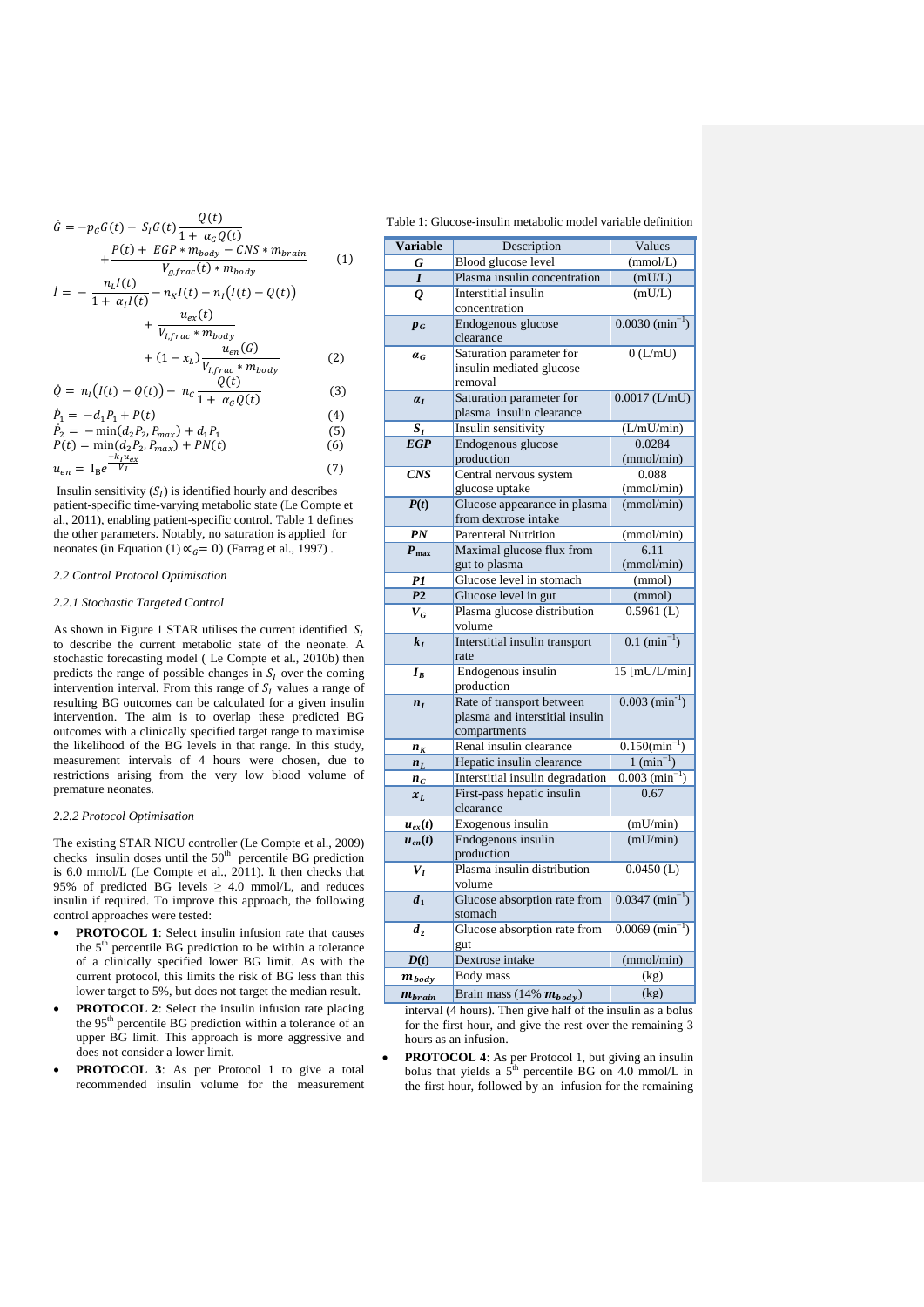time period so that the  $5<sup>th</sup>$  percentile BG remains on 4.0 mmol/L at the end of the entire measurement interval .

**PROTOCOL 5**: As per Protocol 4, but giving an insulin infusion, instead of a bolus, over the first hour.

Protocols 3, 4 and 5 allow more aggressive control where certainty is the greatest - in the first hour, immediately after  $S_l$  is identified. In all protocols, if BG< 4.0 mmol/L no insulin is given to for safety. An upper limit is applied to the amount the insulin rate can increase between treatments to ensure control is not compromised by glucose meter error, or short perturbations from the neonate's normal glycaemic state. No attempt was made to regulate nutritional inputs, which were left to clinical choice.

To improve the best protocol a sensitivity analysis was carried out on the limit on the increase in insulin rate between treatments. Limits on the rate of insulin change can limit control over-response to short-term changes in observed sensitivity to insulin caused by measurement device error or rapid fluctuations in patient condition.The limit used by the STAR-NICU controller is set to a maximum 0.03 U/kg/hr increase in insulin infusion. The effect of higher and lower limits was investigated, as well as variable BG defined limits.

## *2.3 Virtual Patient Data*

The virtual cohort consisted of 25 patients that received insulin with no particular protocol, and a further 36 using new clinical data from short term (24 hour) and long STAR-NICU trials [\(Le Compte et al., 2011\)](#page-5-10). This clinical data was derived from extremely low birth weight (<1.0kg) and very low birth weight neonates (<1.5kg). Cohort summary statistics are in Table 2. Notably, two of these patients started hypoglycaemic (BG< 2.6 mmol/L).

### *2.4 Analyses and Performance Metrics*

Results were compared against to the existing protocol. The following performance metrics were used:

- SAFETY: number of severe hypoglycaemic events (BG<2.6 mmol/L), and hypoglycaemia (%BG<4.0 mmol/L and %BG<3.0mmol/L ).
- **PERFORMANCE:** %BG within the 4.0-8.0 mmol/L band, and hyperglycaemia ( BG>10.0 mmol/L).

#### *3. RESULTS*

#### *3.1 Control Protocol Results*

Table 3 summarises the results for all 5 protocols. Performance metrics showed that Protocol 1 was the optimum, balancing desired reductions in hyperglycaemia with reduced hypoglycaemic events. Protocol 2 was the most aggressive by design, and thus had significant



Figure 1: Adaptive control methodology. Distributions of  $S_I(t_{n+1})$  and resulting BG forecast are illustrated

hypoglycaemia. Protocols 3-5 showed little gain maximising certainty, and require more clinical effort.

Figure 2 shows the cumulative distributions for each protocol. The relatively small differences between protocols is attributed to high inter- and intra- patient variability, dominating the ability to control BG.

# *3.2 Sensitivity Analysis on Protocol 1*

Figure 3 presents the sensitivity analysis on the limit on the increase in insulin. As larger changes in insulin were permitted, improved time in band was possible, but the incidence of severe hypoglycaemia was increased. Thus, increasing the limit increased hypoglycaemia without significantly decreasing hyperglycaemia.

Table 4 presents results from determining the allowable increase in insulin with BG level and indicates that setting insulin change limits based on current BG levels is effective-. Limiting the increase in insulin rate to 0.015 U/kg/hr for BG< 6mmol/L, to 0.03 U/kg/hr for 6.0≤BG≤10 mmol/L, and to 0.06 U/kg/hr for BG>10 mmol/L provides the best combination to improve performance and safety.

*3.3 Final Protocol*

The analysis resulted in the development of a final controller defined:

- Stochastic Targeting to place the lower 5th percentile of BG predictions on the lower band limit of 4.0mmol/L.
- Blood glucose level determined limits on the increase in

| Table 2: Clinical patient summary statistics. |                    |              |                    |       |        |                        |   |       |        |       |  |          |
|-----------------------------------------------|--------------------|--------------|--------------------|-------|--------|------------------------|---|-------|--------|-------|--|----------|
|                                               | Short-term $(N=8)$ |              | Long-term $(N=28)$ |       |        | Retrospective $(N=25)$ |   |       |        |       |  |          |
|                                               | Median             | [IOR]        |                    |       | Median | [IOR]                  |   |       | Median | [IOR] |  |          |
| Gestational age at birth (weeks)              | 25.6               | <b>124.9</b> |                    | 26.41 | 125.4  | 125.0                  |   | 26.81 | 26.6   | 125.4 |  | $27.7$ ] |
| Weight at birth (grams)                       | 745                | [681         | ۰                  | 8141  | 760    | [601                   | ٠ | 9251  | 845    | [800] |  | 9041     |
| Age at start of trial (days)                  | 6.6                | 13.6         |                    | 7.71  | 3.6    | I 1.5                  | ۰ | 6.41  | n/a    |       |  |          |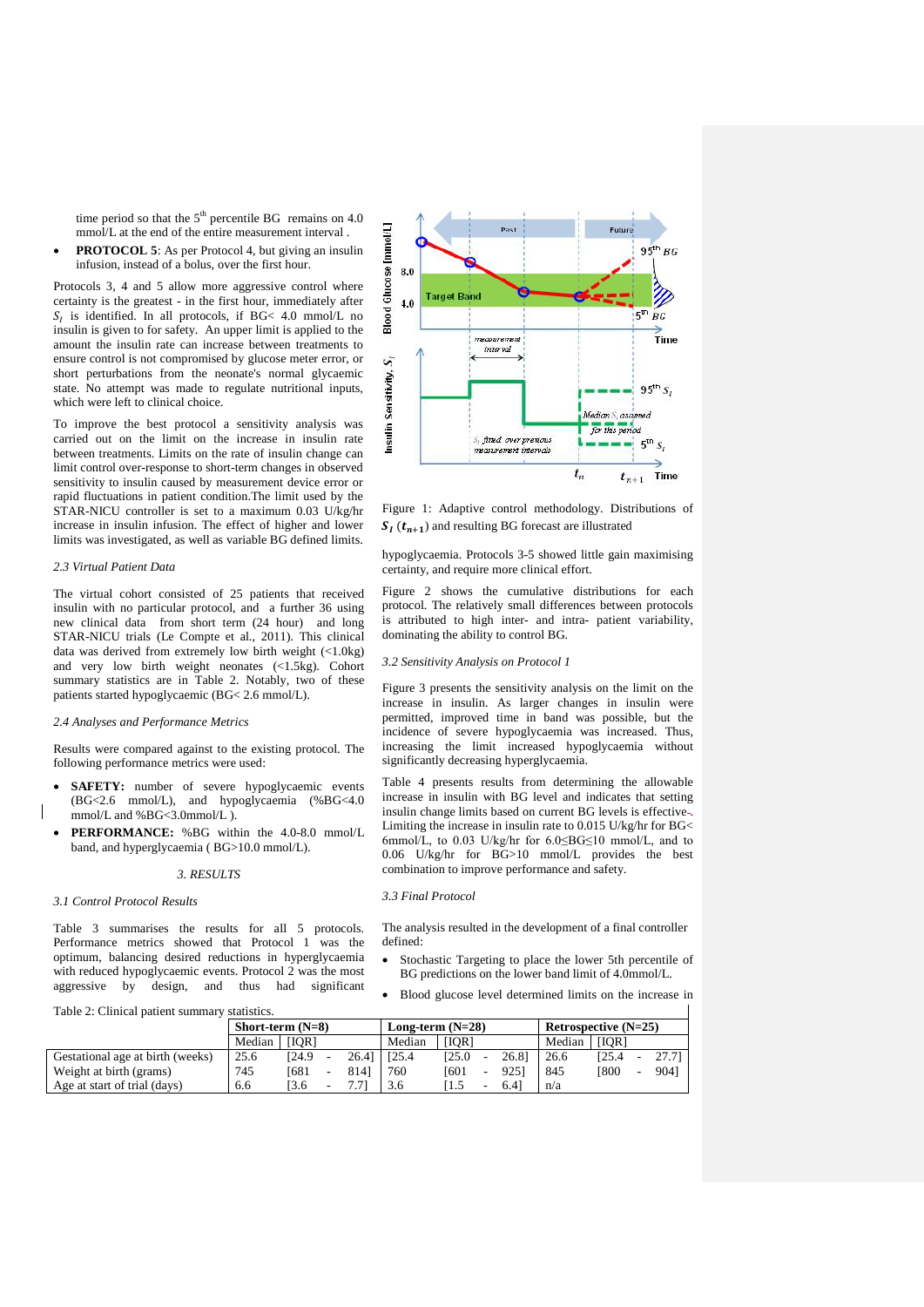insulin between treatments: if BG< 6.0mmol/L the insulin limit is  $0.015$  U/kg/hr; if  $6.0 < B$ G $< 10$  mmol/L the limit is 0.03 U/kg/hr; if BG>10 mmol/L the limit is 0.06 U/kg/hr.

• As a safety precaution, for BG <4.0 mmol/L no insulin therapy is given.

The final protocol results are presented in Table 5 for the 36 STAR-NICU patients in comparison to clinical results using the previous generation controller. Virtual trials with 3 hour measurement intervals and the clinical measurement intervals are also shown. The new STAR-NICU protocol reduces hypoglycaemia and %BG<4.0, with slightly improved performance.

It is important to note that the clinical data averages 3 hourly measurement with significant variability between patients. Hence, the 3 hourly results are a better direct comparison to clinical data. These results show a 7% improvement in performance, and a 50% reduction in hypoglycaemic patients.

# *4. DISCUSSION*

Virtual trials to develop a STAR protocol for use in the NICU improves on performance of the current STAR-NICU protocol, which has a very different balance of safety and performance in its design. This new protocol uses stochastic targeting to place the 5th percentile of predicted BG outcomes on a lower limit of 4.0 mmol/L to maximize overlap between the range of possible BG outcomes and a clinically specified target band (4.0-8.0mmol/L).The maximum increase in insulin is limited based on BG level, so that as the risk of hypoglycaemia decreases, more aggressive insulin treatments can be utilised. This approach allows direct management, of hyper- and hypo- glycaemic risk.

Table 5 shows that, for comparable measurement interval, the new protocol has a 7% improvement in time in band and lowered incidence of hypoglycaemia. This improvement is relatively small, a fact attributed to limitations caused by high inter- and intra- patient variability. Due to the large bandwidth of forecasted outcomes observed, it is evident that the existing controller also puts the 5th percentile BG on 4.0 mmol/L most of the time, despite initially targeting the 50th percentile BG to 6.0mmol/L. The result is that the control protocols are effectively more similar than they are by





Figure 2: BG cumulative distribution across entire cohort. The desired 4.0-8.0mmol/L band is outlined showing performance and safety bounds



Figure 3: Sensitivity analysis on insulin increase limit, showing impact on the primary performance and safety.

| Table 5. I Tolocol comparison whole conort to sampled statistics                                                                                                                                                                                                                                            |                   |                   |                   |                   |                   |  |  |
|-------------------------------------------------------------------------------------------------------------------------------------------------------------------------------------------------------------------------------------------------------------------------------------------------------------|-------------------|-------------------|-------------------|-------------------|-------------------|--|--|
|                                                                                                                                                                                                                                                                                                             | <b>Protocol 1</b> | <b>Protocol 2</b> | Protocol 3        | Protocol 4        | <b>Protocol 5</b> |  |  |
| Performance:                                                                                                                                                                                                                                                                                                |                   |                   |                   |                   |                   |  |  |
| Median BG [IOR]                                                                                                                                                                                                                                                                                             | 6.59              | 5.56              | 6.26              | 6.50              | 6.65              |  |  |
|                                                                                                                                                                                                                                                                                                             | $[5.52 - 8.55]$   | $[4.54 - 7.40]$   | $[5.33 - 8.00]$   | $[5.46 - 8.25]$   | $[5.56 - 8.61]$   |  |  |
| % BG within $4.0 - 7.0$ mmol/L                                                                                                                                                                                                                                                                              | 54.7              | 58.6              | 60.0              | 56.6              | 53.4              |  |  |
| $% BG$ within 4.0 - 8.0 mmol/L                                                                                                                                                                                                                                                                              | 67.2              | 67.0              | 72.2              | 69.6              | 66.4              |  |  |
| % $BG > 10$ mmol/L                                                                                                                                                                                                                                                                                          | 15.9              | 10.2              | 13.0              | 13.9              | 16.6              |  |  |
| Safety:                                                                                                                                                                                                                                                                                                     |                   |                   |                   |                   |                   |  |  |
| % BG $<$ 4.0 mmol/L                                                                                                                                                                                                                                                                                         | 2.50              | 12.56             | 2.84              | 2.70              | 2.39              |  |  |
| % BG $<$ 3.0 mmol/L                                                                                                                                                                                                                                                                                         | 0.39              | 1.97              | 0.42              | 0.60              | 0.39              |  |  |
| Num patients* $<$ 2.6 mmol/L                                                                                                                                                                                                                                                                                | 5.                | 29                | 5.                | 8                 | $\overline{4}$    |  |  |
| Median Insulin Rate[IOR]                                                                                                                                                                                                                                                                                    | 0.034             | 0.033             | 0.032             | 0.029             | 0.031             |  |  |
| (U/kg/hr)                                                                                                                                                                                                                                                                                                   | $[0.027 - 0.048]$ | $[0.030 - 0.059]$ | $[0.026 - 0.043]$ | $[0.020 - 0.036]$ | $[0.025 - 0.043]$ |  |  |
| Median Glucose Rate[IOR]                                                                                                                                                                                                                                                                                    | 8.0               | 8.0               | 8.0               | 8.0               | 8.0               |  |  |
| $(mg/kg/min)$ :                                                                                                                                                                                                                                                                                             | $[6.1 - 9.2]$     | $[6.1 - 9.2]$     | $[6.1 - 9.2]$     | $[6.1 - 9.2]$     | $[6.1 - 9.2]$     |  |  |
| $\mathbf{a}$ , $\mathbf{v}$ , $\mathbf{v}$ , $\mathbf{v}$ , $\mathbf{v}$ , $\mathbf{v}$ , $\mathbf{v}$ , $\mathbf{v}$ , $\mathbf{v}$ , $\mathbf{v}$ , $\mathbf{v}$ , $\mathbf{v}$ , $\mathbf{v}$ , $\mathbf{v}$ , $\mathbf{v}$ , $\mathbf{v}$ , $\mathbf{v}$ , $\mathbf{v}$ , $\mathbf{v}$ , $\mathbf{v}$ , |                   |                   |                   |                   |                   |  |  |

**\* Not including the one patient that started low, but did not have subsequent BG<2.6mmol/L**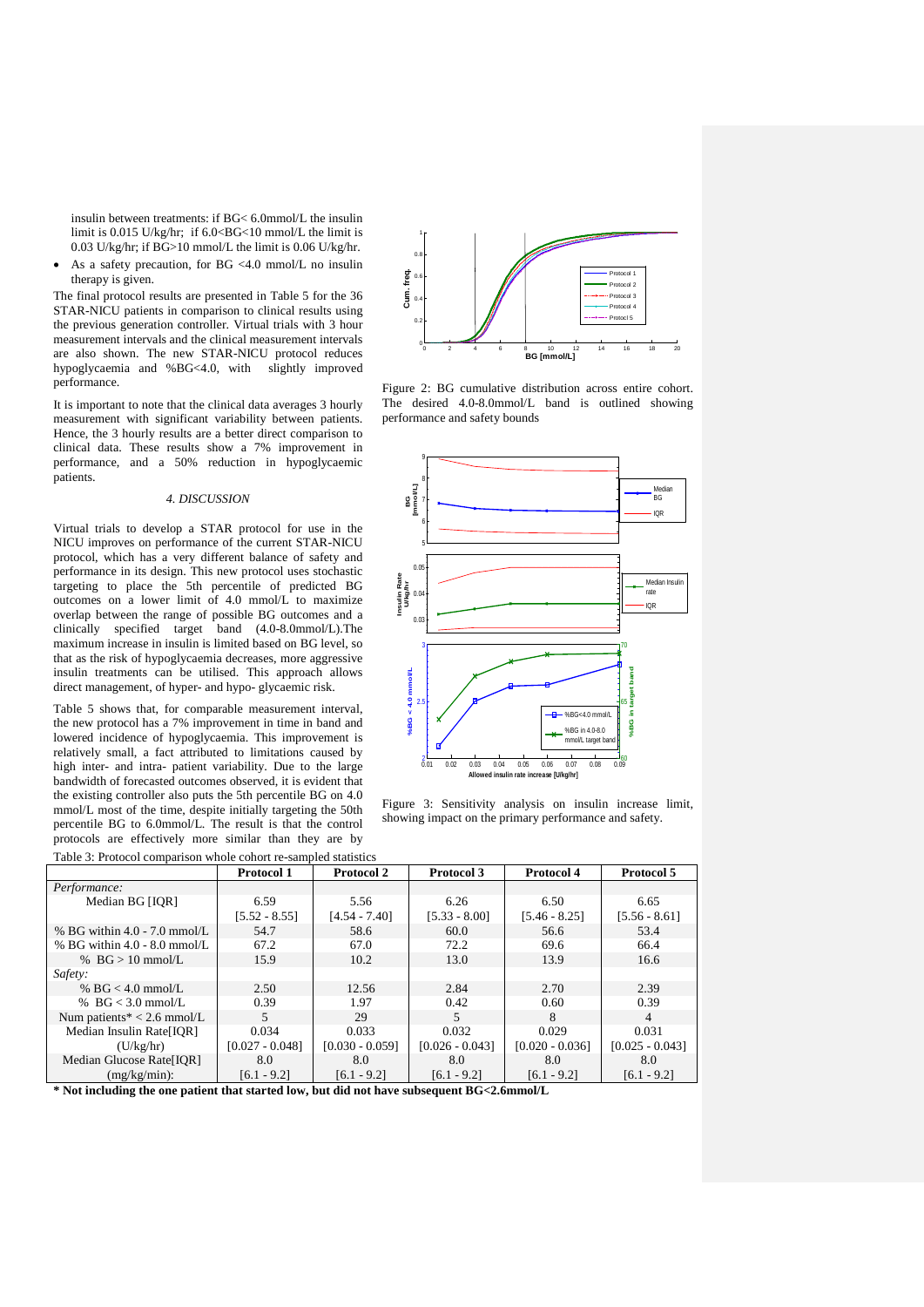| Table 4:BG defined limits on insulin $(U/kg/hr)$ |                                                         |                                                                      |                                                                                                                  |                                                                                                           |                                                                                                                |  |  |  |
|--------------------------------------------------|---------------------------------------------------------|----------------------------------------------------------------------|------------------------------------------------------------------------------------------------------------------|-----------------------------------------------------------------------------------------------------------|----------------------------------------------------------------------------------------------------------------|--|--|--|
|                                                  | For BG<6 limit<br>$0.015$ U/kg/hr,<br>else 0.03 U/kg/hr | For<br><b>BG</b> <7limit<br>$0.015$ U/kg/hr,<br>else 0.03<br>U/kg/hr | For $BG<7$ limit $0.015$<br>U/kg/hr, else if<br><b>BG&gt;10 limit 0.06</b><br>$U/kg/hr$ , else $0.03$<br>U/kg/hr | For BG<6 limit<br>$0.015$ U/kg/hr, else<br>if $BG > 9$ limit $0.06$<br>$U/kg/hr$ , else $0.03$<br>U/kg/hr | For BG<6 limit<br>$0.015$ U/kg/hr, else if<br><b>BG&gt;10 limit 0.06</b><br>$U/kg/hr$ , else $0.03$<br>U/kg/hr |  |  |  |
| Performance:                                     |                                                         |                                                                      |                                                                                                                  |                                                                                                           |                                                                                                                |  |  |  |
| Median BG [IOR]                                  | 6.60                                                    | 6.60                                                                 | 6.61                                                                                                             | 6.55                                                                                                      | 6.57                                                                                                           |  |  |  |
|                                                  | $[5.52 - 8.55]$                                         | $[5.52 - 8.55]$                                                      | $[5.55 - 8.46]$                                                                                                  | $[5.51 - 8.42]$                                                                                           | $[5.52 - 8.43]$                                                                                                |  |  |  |
| % BG within 4.0 - 8.0<br>mmol/L                  | 67.30                                                   | 67.30                                                                | 67.96                                                                                                            | 68.44                                                                                                     | 68.19                                                                                                          |  |  |  |
| % $BG > 10$ mmol/L                               | 15.93                                                   | 15.93                                                                | 15.11                                                                                                            | 14.93                                                                                                     | 15.05                                                                                                          |  |  |  |
| Safety                                           |                                                         |                                                                      |                                                                                                                  |                                                                                                           |                                                                                                                |  |  |  |
| % BG $<$ 4.0 mmol/L                              | 2.32                                                    | 2.32                                                                 | 2.25                                                                                                             | 2.45                                                                                                      | 2.38                                                                                                           |  |  |  |
| Num patients $< 2.6$<br>mmol/L                   | $\overline{4}$                                          | 4                                                                    | $\overline{4}$                                                                                                   | 5                                                                                                         | $\overline{4}$                                                                                                 |  |  |  |

**\* Not including the one patient that started low, but did not have subsequent BG<2.6mmol/L**

definition. Thus most of the improvement is due to optimisation of targeting parameters, rather than of the control protocol itself.

The effect of patient variability, represented by the width of the  $5<sup>th</sup>$  - 95<sup>th</sup> stochastic prediction band, can be seen in Figure 4. The  $5<sup>th</sup>$  percentile is almost always on 4.0 mmol/L, as set by the controller, but the  $95<sup>th</sup>$  percentile can be up to 25 mmol/L. The model BG curve, as expected, tracks between. This effect is much larger at higher blood glucose levels, where wide prediction bands in  $S_I$  are magnified by high BG and large recommended insulin dosage. As expected, there are a few incidences where the model BG curve falls below the lower 5<sup>th</sup> percentile, which has a 5% chance of occurrence by definition. However, the upper  $95<sup>th</sup>$  percentile is quite clearly over-conservative, and does not display the expected 5% occurrence of BG above this level. These results indicate a need for refinement of the stochastic models.

Through the use of limits on the maximum change in insulin rate, some of the benefits in performance of other protocols were realised in Protocol 1. As seen in Figure 3, beyond the limit on the increase of insulin to around 0.045 U/kg/hr, the



Figure 4: BG response over time with simulated forecast bands for a representative patient.

difference between median insulin rate and time in band statistics is much lower than that for limits between 0.015 to 0.045 U/kg/hr. This result suggests that the use of limits below 0.045 U/kg/hr moderates any hypoglycaemia due to sudden rises in  $S_I$  Thus, BG dependent limits on the increase in the insulin rate are effective at balancing aggressive and safe control.

An overall and significant outcome was a better understanding of the limitations of current models and the significant effect of patient variability on control performance for this cohort. Although some improvement in performance was achieved, they are unlikely to be clinically substantial.

Table 5: Comparison of Optimized Controller with Existing NICU Controller

|                                | <b>NICU STAR</b><br><b>Clinical Data</b> | Opti-STAR - 4<br>hours (simulated) | Opti-STAR - 3<br>hours (simulated) | Opti-STAR – clinical<br>measurement<br>interval |
|--------------------------------|------------------------------------------|------------------------------------|------------------------------------|-------------------------------------------------|
| Clinical Effort:               |                                          |                                    |                                    |                                                 |
| Measurements/day [IOR]         | $8.1$ [7.2-9.6]                          | $6.7$ [6.3-6.9]                    | 8.5 [8.2-8.8]                      | $8.1$ [7.2-9.6]                                 |
| Performance:                   |                                          |                                    |                                    |                                                 |
| Median BG [IQR]                | $6.6$ [5.5 - 8.2]                        | $6.57$ [5.52 - 8.41]               | $6.3$ [5.31 - 8.09]                | $6.59$ [5.45 - 8.53]                            |
| % BG within $4.0 - 8.0$ mmol/L | 68.48                                    | 67.6                               | 72.1                               | 67.5                                            |
| % $BG > 10$ mmol/L             | 12.51                                    | 17.7                               | 14.3                               | 16.0                                            |
| Safety:                        |                                          |                                    |                                    |                                                 |
| % $BG < 4.0$ mmol/L            | 3.67                                     | 2.19                               | 2.1                                | 2.54                                            |
| % BG $<$ 3.0 mmol/L            | 0.46                                     | 0.39                               | 0.23                               | 0.55                                            |
| Num patients $< 2.6$ mmol/L    | 4                                        | 3                                  | $\mathfrak{D}$                     | $\mathfrak{D}$                                  |
| Median Insulin Rate[IOR]       | 0.034                                    | 0.034                              | 0.040                              | 0.043                                           |
| (U/kg/hr)                      | $[0.029 - 0.051]$                        | $[0.027 - 0.048]$                  | $[0.030 - 0.052]$                  | $[0.032 - 0.057]$                               |
| Median Glucose Rate[IOR]       | $8.0$ [6.5 - 9.3]                        | $8.0$ [6.1 - 9.2]                  | $8.0$ [6.1 - 9.2]                  | $7.6$ [5.3 - 9.3]                               |
| $(mg/kg/min)$ :                |                                          |                                    |                                    |                                                 |

**Comment [ID1]:** These glucose rates appear to be different, however nutritional inputs weren't altered  $\rightarrow$  were they tied to measurement frequency ro similar?